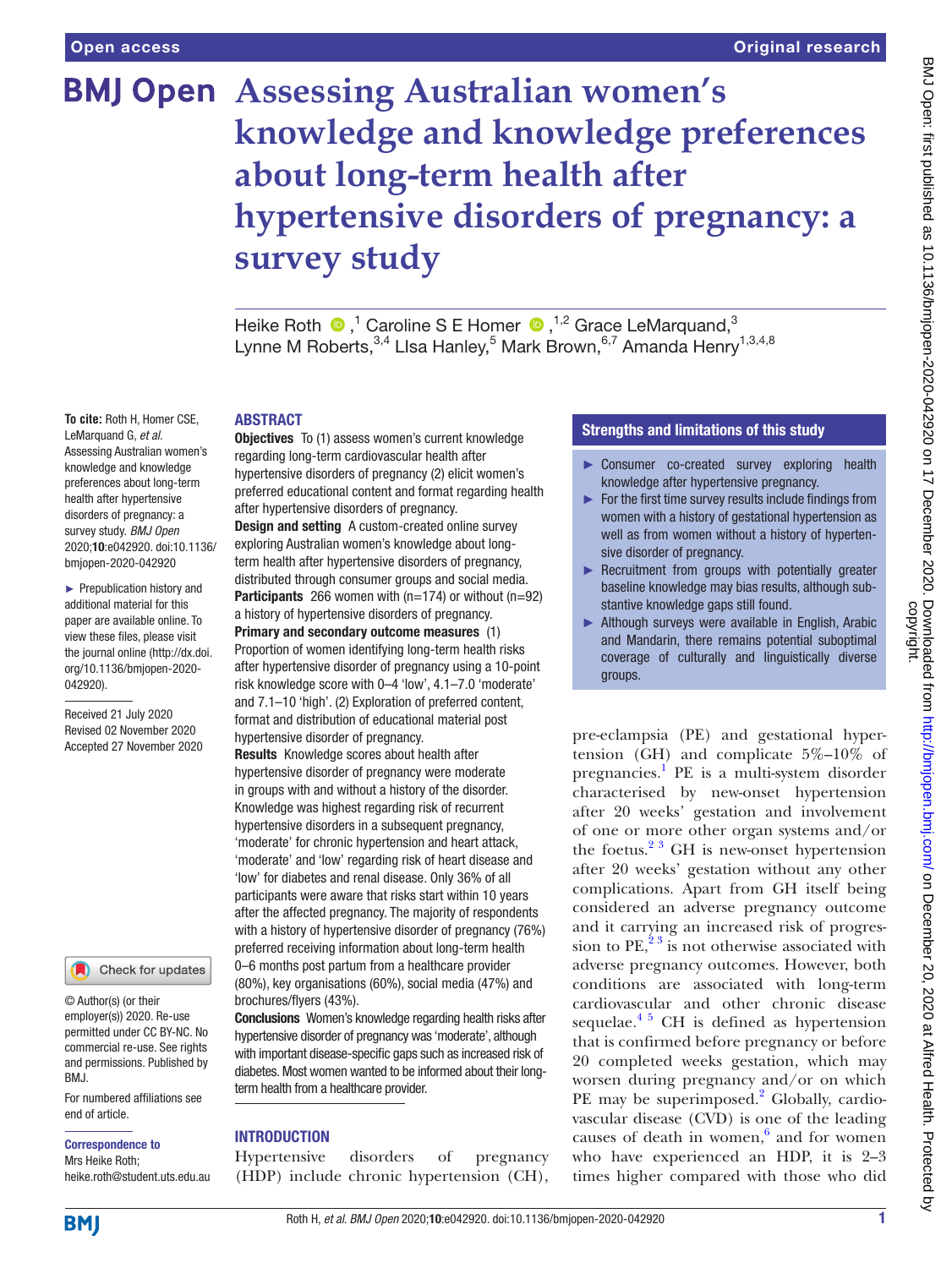not.[4 7 8](#page-8-2) This risk of premature death is present within 10 years after the affected pregnancy<sup>[7 9 10](#page-8-4)</sup> and remains after adjusting for the presence of other cardiovascular risk factors. There is also an increasing body of recent research linking PE and GH with other major chronic diseases including chronic kidney disease, end-stage kidney disease and type 2 diabetes mellitus.<sup>11-14</sup>

Both Australian and international societies, including the Society of Obstetric Medicine of Australia and New Zealand (SOMANZ) and the International Society for the Study of Hypertension in Pregnancy (ISSHP), recommend that women and healthcare providers (HCP) are provided with information about HDP and later CVD.<sup>23</sup> This includes recommending that women have a clinical review several months post partum, and regular general practitioner follow-up to monitor blood pressure, fasting lipids and blood sugar.<sup>[2](#page-8-1)</sup> Adopting a healthy lifestyle with maintenance of an ideal weight and regular aerobic exercise is emphasised.<sup>23</sup> The aims of this study were to  $(1)$ explore Australian women's current knowledge on the topic of long-term CVD health after any HDP, not just PE and (2) elicit women's preferred educational content and format regarding health after HDP, as a basis for creating tailored information and health advice for women after HDP.

# **METHOD**

A national survey of women with and without a history of HDP was conducted, using a custom-created, facevalidated online survey.

#### Patient and public involvement

As a validated instrument to assess women's knowledge was unavailable, a survey was custom designed. Initially, women with a history of HDP, comprising nine volunteers from the Postpartum physiology, psychology and paediatric follow-up study (P4 study)<sup>15</sup> and Australian Action on Pre-eclampsia (AAPEC), were invited to take part in group interviews which addressed the possible content and design of the survey, tested the survey for face validity and provided feedback for improvement. The topics discussed during the interviews were sourced from findings from a scoping literature review<sup>[16](#page-9-0)</sup> and further complemented by questions specifically exploring the Australian context for women experiencing HDP. Nine women participated in the face-validation process and commented on content, language, flow, survey structure including length, whether the introduction and the risk profile proposed for the end of the survey were informative as well as using appropriate language. Following feedback and integration of suggestions from the women, the survey was modified until consensus over a final version was achieved among study investigators, including the consumer representative (LH). The survey was made available in English, Arabic and Mandarin.

#### Data collection

The final survey was targeted at women in Australia, 18 years and older with a history of pregnancy in the last 3 years. Women who were currently pregnant were requested to only complete the survey if they had no major issues in their current pregnancy. Women not currently pregnant with pregnancy in the preceding 3 years were eligible either if they had experienced HDP (CH, GH or PE) or a pregnancy without any serious complications. The online survey, using SurveyMonkey, was open from July to August 2019. Survey distribution occurred through the P4 study participants, organisations such as AAPEC, maternity consumer groups as well as via the project's consumer representative and social media (Facebook and Twitter) including multicultural networks in order to reach Arabic and Mandarin speaking communities. A targeted convenience sample was selected. Prior to acknowledging their voluntary participation at the commencement of the survey, women were presented with an introductory letter outlining the details of the study [\(online supplemental](https://dx.doi.org/10.1136/bmjopen-2020-042920)  [appendix 1](https://dx.doi.org/10.1136/bmjopen-2020-042920)). Commencement of the survey was then taken as consent to participate.

#### Data collection instrument

The survey for women ([online supplemental appendix 1](https://dx.doi.org/10.1136/bmjopen-2020-042920)) explored demographic details, assessed obstetric history, history of HDP and other medical history including family history. The survey was tailored to women's selfreported HDP history (GH, PE, CH with or without worsening in pregnancy or superimposed PE, no hypertension history), with women given definitions of HDP conditions early in the survey to aid their self-report. Questions focused on knowledge of risk after pregnancy, provision of care and education following birth and what information and education women would like to receive. Women with a history of GH, PE or CH were asked to classify their perceived risk (based on their own lived HDP subtype) of experiencing various long-term health outcomes as greater, less than or equal to that of a woman with a normotensive pregnancy. Women who experienced a normotensive pregnancy were also asked to classify whether they believed women who had had HDP were at greater, lesser or equal risk. The survey included two 'distractor' conditions not known to have an increased risk after HDP (breast cancer and seizures) to elicit negative answers and ascertain whether women could identify what they were not at increased risk of after HDP as well as what they were at risk of. At survey completion, women were provided with a correct risk profile summary and a link to further information.

#### Data analysis

Quantitative survey analysis was undertaken using SPSS V.25. Demographic data and responses to individual questions were analysed descriptively. To examine difference in knowledge levels among the targeted subgroups (GH, PE, CH in pregnancy, no hypertension history) responses regarding HDP and future health risks were compared using  $\chi^2$  testing or likelihood ratio for categorical data (as appropriate to subgroup sample size) and one-way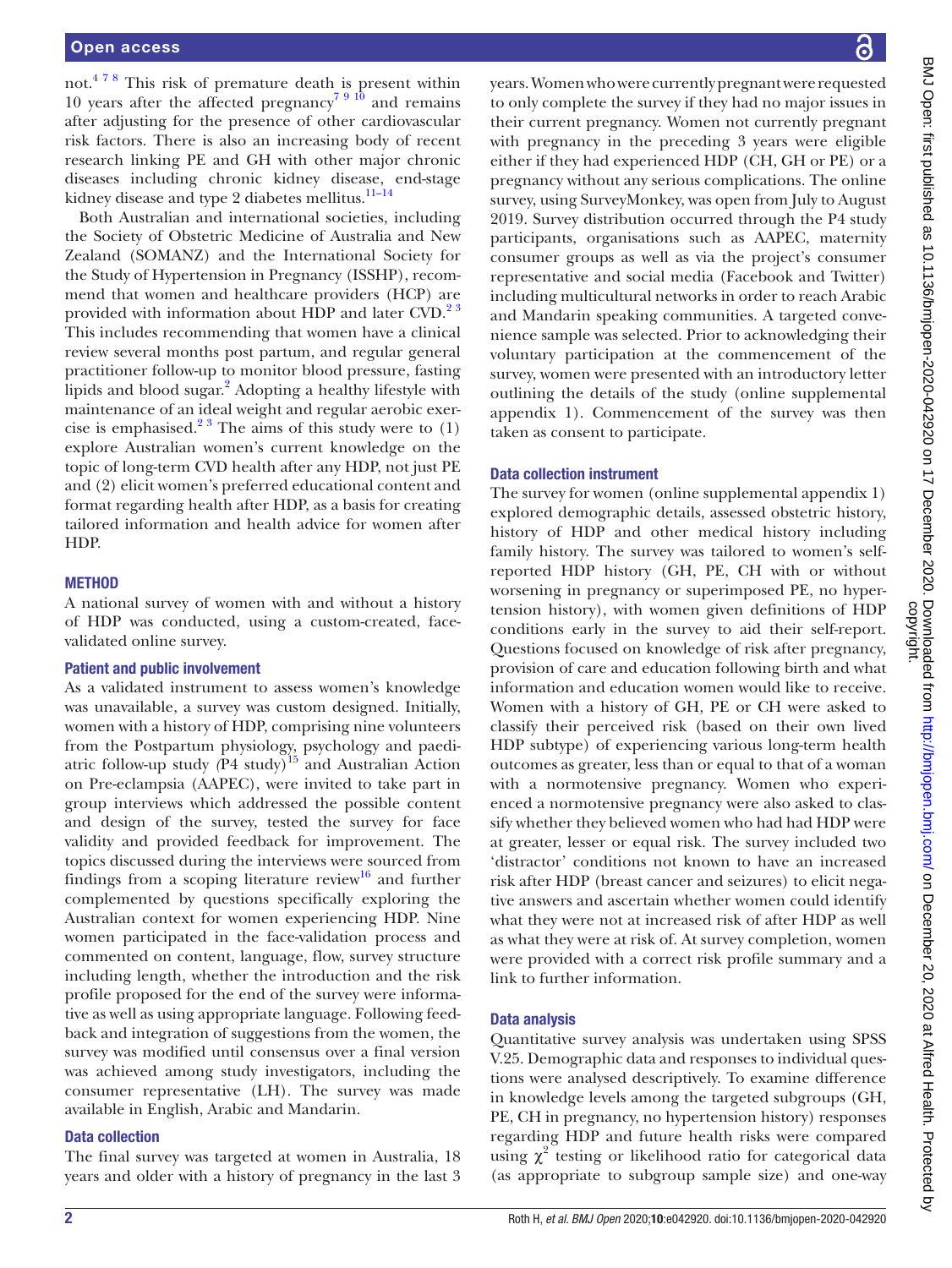

<span id="page-2-0"></span>Figure 1 Survey inclusion. CH in pregnancy, chronic hypertension worsening in pregnancy and/or with superimposed PE; GH, gestational hypertension; HDP, hypertensive disorders of pregnancy; PE, pre-eclampsia.

analysis of variance (ANOVA) testing for continuous data. A p value of <0.05 was considered statistically significant.

A knowledge score was created for the risk matrix whereby 1 point was allocated to the correct answer, 0 for the incorrect answer, 0 for 'I do not know' and 0 for no answer/left blank. A mean knowledge score for each condition/health outcome was calculated and a scale of 'low', 'moderate' and 'high' knowledge was established. The ranking classifications were chosen based on the data distribution and were divided into three score categories. For each individual condition/health outcome's mean score, 'low knowledge' equated to a mean of 0.00–0.40, 'moderate knowledge' was 0.41–0.70 and 'high knowledge' a mean of 0.71–1.00. An overall mean score out of 10 (as there were 10 conditions) was calculated for the HDP and non-HDP groups (ie, the HDP group's knowledge regarding their long-term health risks and the non-HDP group's knowledge regarding the long-term health risks of HDP women). This overall score was classified as 'low' 'moderate' or 'high' using the same mean ranges as were used for the individual conditions. Categorical analysis for proportions of each knowledge group ('high', 'moderate' and 'low') was also conducted to provide a further perspective.

#### RESULTS

In total, 308 survey responses were received [\(figure](#page-2-0) 1). Forty-two were excluded: 40 for discontinuing the survey and not answering the question asking about their perception of lower/same/higher risk with regards to 10 health conditions, and two with 'CH only' (no worsening hypertension or superimposed PE in pregnancy) who were excluded due to small numbers. Of 266 included responses, 174 (65%) women had a lived experience of any HDP (will be known as HDP for reporting purposes) and 92 (35%) did not (will be known as non-HDP for reporting purposes). The HDP group consisted of 15 women with GH only (9%), 143 women with PE only (82%) and 16 women with CH plus superimposed pregnancy hypertension or PE (9%; will be known as CH). Of the HDP group, 123 (71%) had their most recent experience with HDP less than 3 years prior (32% <1 year prior and 39% 1–3 years prior).

Most respondents were in the 26–35-year or 36–45-year age groups (91%), 89% were of Caucasian ethnicity, 90% pursued education beyond secondary school and 96% were in a relationship ([table](#page-3-0) 1). HDP women were more likely to be Caucasian, to have a history of diabetes, renal problems, be overweight and to have at least one additional cardiovascular risk factor than non-HDP women [\(online supplemental table 1\)](https://dx.doi.org/10.1136/bmjopen-2020-042920), and less likely to be university-educated. Half of all participants were sourced through social media (50%), with most of the remainder (45%) recruited via the P4 study (8% of HDP women, 46% of non-HDP women) and AAPEC (35% of HDP women).

Average knowledge scores are shown in [table](#page-4-0) 2 and detailed results on which these scores are based are shown in [online supplemental tables 2–11](https://dx.doi.org/10.1136/bmjopen-2020-042920). Overall knowledge of the 10 conditions in the survey was 'moderate' for both groups (5.6/10 among HDP and 5.2/10 among non-HDP, p=0.21), with 33% in both groups having 'high' overall knowledge and 32% and 40%, respectively having 'low' overall knowledge [\(online supplemental table 12\)](https://dx.doi.org/10.1136/bmjopen-2020-042920). Women with a history of HDP had 'high' knowledge with regards to recurrence of HDP in a subsequent pregnancy (0.90) and risk of future CH (0.76). The same group had 'moderate' knowledge regarding increased risk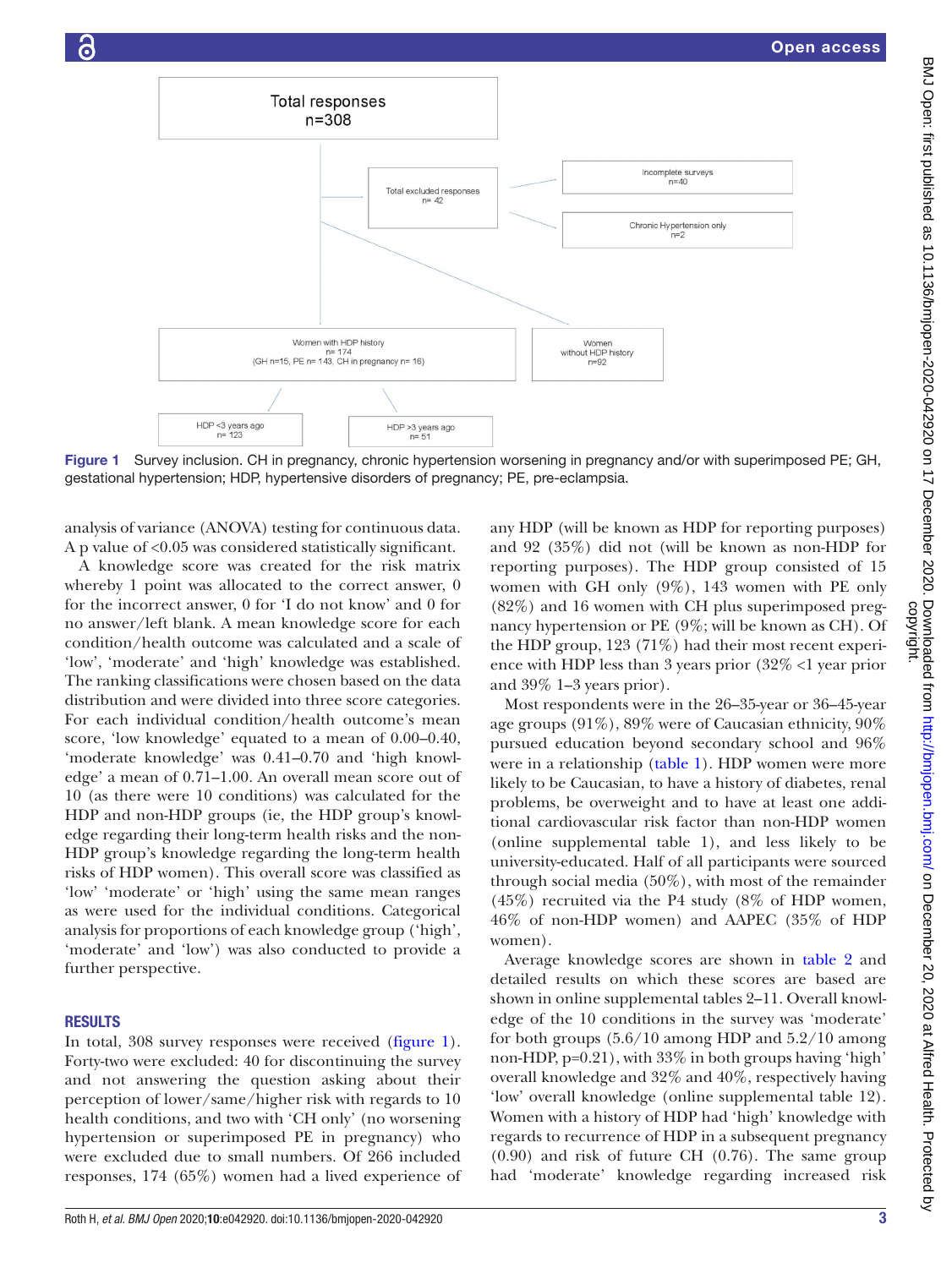<span id="page-3-0"></span>

| Respondent demographics<br><b>Table 1</b> |                       |                          |                            |                            |                         |                   |                                         |  |
|-------------------------------------------|-----------------------|--------------------------|----------------------------|----------------------------|-------------------------|-------------------|-----------------------------------------|--|
|                                           | <b>Total</b><br>N(% ) | GH<br>$\%$               | <b>PE</b><br>$\frac{0}{0}$ | <b>CH</b><br>$\frac{0}{0}$ | <b>Total HDP</b><br>N(% | N(% )             | Total non-HDP P value HDP vs<br>non-HDP |  |
| <b>Total N</b>                            | 266                   | 15                       | 143                        | 16                         | 174                     | 92                |                                         |  |
| Age                                       |                       |                          |                            |                            |                         |                   |                                         |  |
| $18 - 25$                                 | 12(5)                 | 13                       | 6                          | -                          | 10(6)                   | 2(2)              | 0.16                                    |  |
| $26 - 35$                                 | 117(44)               | 33                       | 48                         | 50                         | 81 (47)                 | 36 (39)           | 0.25                                    |  |
| $36 - 45$                                 | 126 (47)              | 53                       | 42                         | 50                         | 76 (44)                 | 50 (54)           | 0.10                                    |  |
| $45+$                                     | 10(3)                 | $\overline{\phantom{0}}$ | 5                          | $\qquad \qquad -$          | 7(4)                    | 3(3)              | 0.75                                    |  |
| Prefer not to answer                      | 1(0)                  | -                        |                            | ÷,                         |                         | 1(1)              |                                         |  |
| Ethnicity                                 |                       |                          |                            |                            |                         |                   |                                         |  |
| Caucasian                                 | 236 (89)              | 93                       | 97                         | 81                         | 165 (95)                | 71 (77)           | < 0.001                                 |  |
| Asian                                     | 23(9)                 | 7                        | 2                          | 6                          | 5(3)                    | 18 (20)           | < 0.001                                 |  |
| Other*                                    | 7(3)                  | ٠                        | $\mathbf{1}$               | 13                         | 4(2)                    | 3(8)              | 0.65                                    |  |
| Highest educational attainment            |                       |                          |                            |                            |                         |                   |                                         |  |
| Secondary school                          | 25(9)                 | $\overline{7}$           | 14                         | 13                         | 23(13)                  | 2(2)              | 0.003                                   |  |
| Diploma/trade†                            | 69 (26)               | 33                       | 33                         | 50                         | 60 (35)                 | 9(10)             | < 0.001                                 |  |
| University degree                         | 171 (64)              | 60                       | 52                         | 38                         | 90(52)                  | 81 (88)           | < 0.001                                 |  |
| Prefer not to answer                      | 1(0)                  | $\overline{\phantom{0}}$ | 1                          | $\overline{\phantom{0}}$   | 1(1)                    |                   |                                         |  |
| Relationship status                       |                       |                          |                            |                            |                         |                   |                                         |  |
| In a relationship                         | 254 (96)              | 100                      | 93                         | 88                         | 162 (93)                | 92 (100)          | 0.001                                   |  |
| Not in a relationship                     | 11(4)                 | -                        | 6                          | 13                         | 11(6)                   | 0(1)              |                                         |  |
| Prefer not to answer                      | 1(0)                  | $\qquad \qquad -$        | 1                          | $\qquad \qquad -$          | 1(1)                    | $\qquad \qquad -$ | $\overline{\phantom{0}}$                |  |
| Recruited to survey via                   |                       |                          |                            |                            |                         |                   |                                         |  |
| P4 newsletter                             | 56 (21)               | 13                       | 8                          | 6                          | 14(8)                   | 42 (46)           | < 0.001                                 |  |
| <b>AAPEC</b>                              | 62 (23)               | $\overline{7}$           | 40                         | 19                         | 61(35)                  | 1(1)              | < 0.001                                 |  |
| Social media                              | 134 (50)              | 80                       | 52                         | 69                         | 97 (56)                 | 37(40)            | 0.02                                    |  |
| Other‡                                    | 14(5)                 | -                        | $\mathbf{1}$               | 6                          | 2(1)                    | 12(13)            | < 0.001                                 |  |

\*Other: Indigenous Australian (n=1), Polynesian or Maori (n=2), mixed ethnicity (n=4).

†Diploma or trade certificate.

‡Other: friend (n=11), ACM (n=1), Clinic (n=1), maternity consumer group other than AAPEC (n=1).

AAPEC, Australian Action on Pre-eclampsia; ACM, Australian College of Midwives; CH, chronic hypertensionchronic hypertension worsening

in pregnancy and/or with superimposed PE; GH, gestational hypertension; HDP, hypertensive disorders of pregnancy; PE, pre-eclampsia.

of conditions such as heart attack (0.68), heart disease (0.68) and stroke (0.63). Women without HDP history had 'high' knowledge (0.71) for HDP recurrence in a subsequent pregnancy. The same group of women had moderate knowledge of CH (0.62) and stroke (0.53). Lowest knowledge across both groups was around the risk of future diabetes (0.25 HDP group and 0.35 for non-HDP group). Further 'low' scoring conditions were peripheral vascular disease (PVD) and renal disease. For most conditions HDP women had significantly higher knowledge than the non-HDP group. However, the non-HDP group were more likely to correctly identify that the risk of the two 'distractor' conditions, seizures or breast cancer, were equal for both groups.

[Online supplemental table 13](https://dx.doi.org/10.1136/bmjopen-2020-042920) shows knowledge score breakdown by time since pregnancy. In the subgroup of HDP women who experienced PE (n=143), average knowledge was similar among women who experienced HDP

within the last  $3$  years  $(5.8/10)$ , compared with those who experienced HDP more than 3 years ago (5.7/10). Of the HDP women, only 32% were aware that the cardiovascular conditions may start manifesting within 10 years after an affected pregnancy, compared with 45% of women in the non-HDP group (p=0.036). About a third in each group (30% HDP, 36% non-HDP) were unsure about timing of risk rise/when health conditions manifest [\(online supple](https://dx.doi.org/10.1136/bmjopen-2020-042920)[mental table 14](https://dx.doi.org/10.1136/bmjopen-2020-042920)).

Women with HDP history were asked about their personal experience of risk discussion with HCP [\(table](#page-4-1) 3 represents summary of collective HDP data, [online supple](https://dx.doi.org/10.1136/bmjopen-2020-042920)[mental table 15](https://dx.doi.org/10.1136/bmjopen-2020-042920) provides all findings by HDP subgroup). The most frequent discussions about future health were regarding HDP in subsequent pregnancies (45%), risk of CH (43%) and 'no discussion' (37%). Risk discussions were no more likely to have occurred in women with HDP less than 3 years ago or over 3 years ago. There were also

႕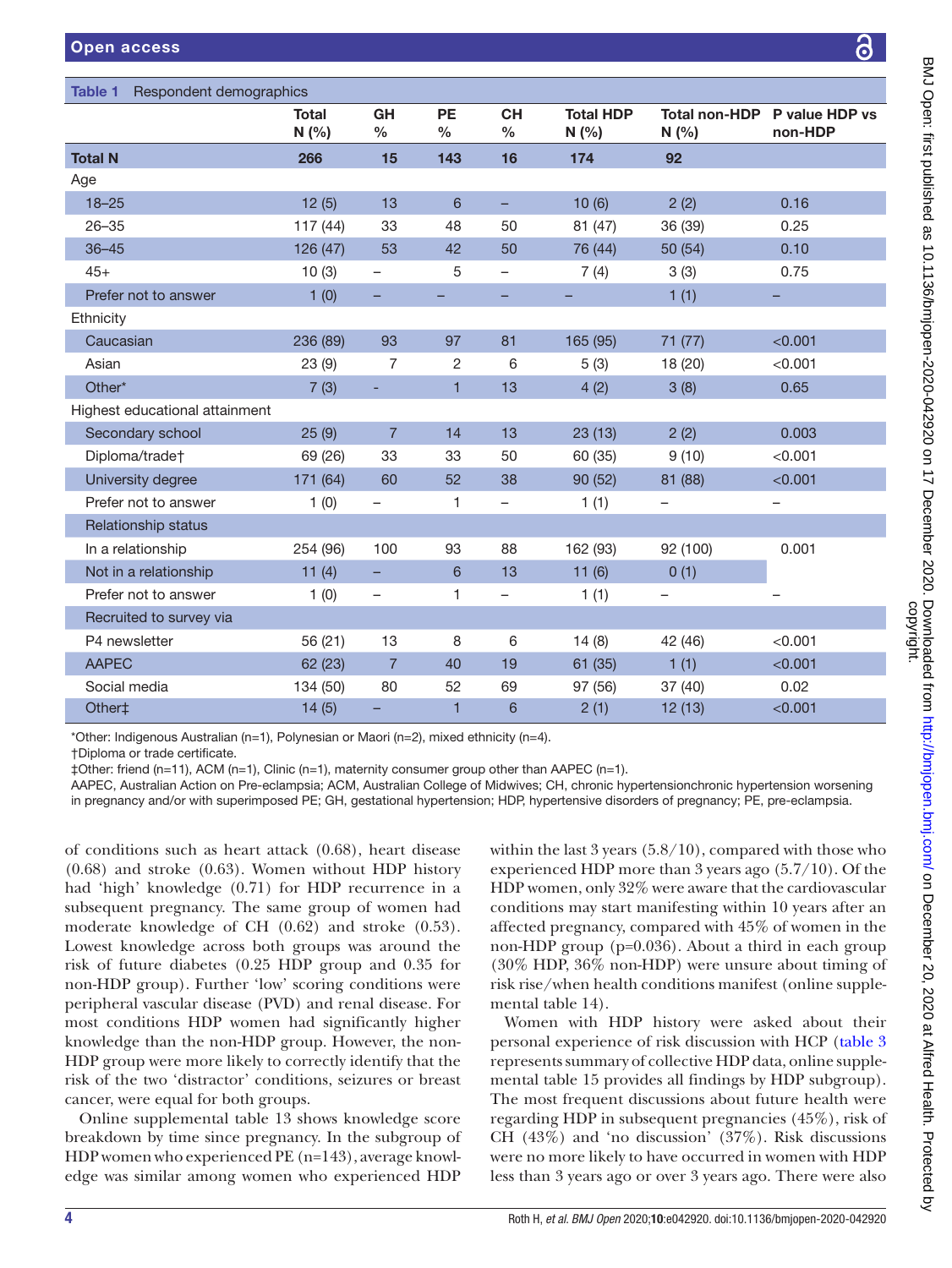<span id="page-4-0"></span>

| <b>REPORT OF HOR ROLL INTO MODGO OF MOTHOL ROLL SY</b> TYPO OF HOL |           |              |           |                   |                   |                           |
|--------------------------------------------------------------------|-----------|--------------|-----------|-------------------|-------------------|---------------------------|
|                                                                    | $GH n=15$ | $PE n = 143$ | $CH n=16$ | HDP $n=174$       | Non-HDP<br>$n=92$ | P value HDP vs<br>non-HDP |
| Chronic hypertension                                               | 0.53      | 0.78         | 0.81      | 0.76              | 0.62              | 0.02                      |
| <b>Diabetes</b>                                                    | 0.27      | 0.24         | 0.31      | 0.25              | 0.35              | 0.12                      |
| Renal disease                                                      | 0.27      | 0.54         | 0.69      | 0.53              | 0.21              | < 0.001                   |
| Heart attack                                                       | 0.53      | 0.69         | 0.75      | 0.68              | 0.52              | 0.01                      |
| <b>Repeat HDP</b>                                                  | 0.87      | 0.90         | 0.94      | 0.90              | 0.71              | < 0.001                   |
| <b>Stroke</b>                                                      | 0.47      | 0.62         | 0.81      | 0.63              | 0.53              | 0.14                      |
| Heart disease                                                      | 0.47      | 0.69         | 0.75      | 0.68              | 0.50              | 0.005                     |
| <b>PVD</b>                                                         | 0.33      | 0.50         | 0.50      | 0.32 <sub>1</sub> | 0.45              | < 0.001                   |
| Breast cancer*                                                     | 0.20      | 0.52         | 0.31      | 0.47              | 0.65              | 0.004                     |
| Seizures*                                                          | 0.27      | 0.29         | 0.13      | 0.27              | 0.44              | 0.01                      |
| Overall mean knowledge score<br>(out of $10$ )                     | 4.2       | 5.8          | 6.0       | 5.6               | 5.2               | 0.21                      |

of risk factor knowledge of women listed by type of HDP

| <b>MEAN SCORE</b> |                 |               |  |  |  |
|-------------------|-----------------|---------------|--|--|--|
|                   | I OW            | $0 - 0.40$    |  |  |  |
|                   | <b>MODERATE</b> | $0.41 - 0.70$ |  |  |  |
|                   | HIGH            | $0.71 - 1$    |  |  |  |

\*Breast cancer and seizures are distractors within the survey. These were included despite being conditions that women after HDP are not at greater risk of.

CH, chronic hypertension worsening in pregnancy and/or with superimposed PE; GH, gestational hypertension; HDP, hypertensive disorders of pregnancy; PE, pre-eclampsia; PVD, peripheral vascular disease.

no statistically significant differences found between HDP subgroups about whether future risks were discussed, or what types of risk were discussed.

When asked about preferences of the timing of a future risk discussion, the majority (76%) of women wanted a discussion 0–6 months post partum. The topics most women with HDP wished to discuss [\(table](#page-5-0) 4) are 'impact on my children from the pregnancy affected by HDP' (73%), 'signs and symptoms of the conditions' (67%), 'when does risk rise' (54%) and 'risk reduction for subsequent pregnancy' (54%). HDP women's preference for receiving information on long-term health after HDP is via a medical professional (80%), through key organisations such as the Australian Heart Foundation (60%) and social media (47%).

# **DISCUSSION**

This study found overall, 'moderate' knowledge of health conditions after HDP among both HDP and non-HDP

| since last HDP (summary of collective HDP data) <sup>*</sup> |                         |            |                       |                              |  |  |
|--------------------------------------------------------------|-------------------------|------------|-----------------------|------------------------------|--|--|
|                                                              | Total $n=174$ N $(\% )$ |            | Overall total n=174 N | P value $<$ 3 years vs $>$ 3 |  |  |
|                                                              | $<$ 3 years             | $>3$ years | $(\%)$                | years                        |  |  |
| HDP next pregnancy                                           | 55(45)                  | 24(47)     | 79 (45)               | 0.78                         |  |  |
| Chronic hypertension                                         | 55 (45)                 | 19 (37)    | 74 (43)               | 0.37                         |  |  |
| No discussion                                                | 45 (37)                 | 19 (37)    | 64 (37)               | 0.93                         |  |  |
| Lifestyle changes                                            | 32 (26)                 | 8(16)      | 40 (23)               | 0.14                         |  |  |
| <b>Heart attack</b>                                          | 22(18)                  | 7(14)      | 29(17)                | 0.50                         |  |  |
| Renal disease                                                | 23(19)                  | 4(8)       | 27(16)                | 0.07                         |  |  |
| <b>Stroke</b>                                                | 20(16)                  | 6(12)      | 26(15)                | 0.45                         |  |  |
| Peripheral vascular disease                                  | 16 (13)                 | 5(10)      | 21(12)                | 0.56                         |  |  |
| Cannot remember                                              | 6(5)                    | 2(4)       | 8(5)                  | 0.78                         |  |  |

<span id="page-4-1"></span>Table 3 Proportion of conditions discussed when addressing future risk (multiple answers collected) within and over 3 years since last HDP (summary of collective HDP data)\*

\*Table represents frequency of each option; percentages add to over 100% as women were asked to select any/all that applied. HDP, hypertensive disorder of pregnancy.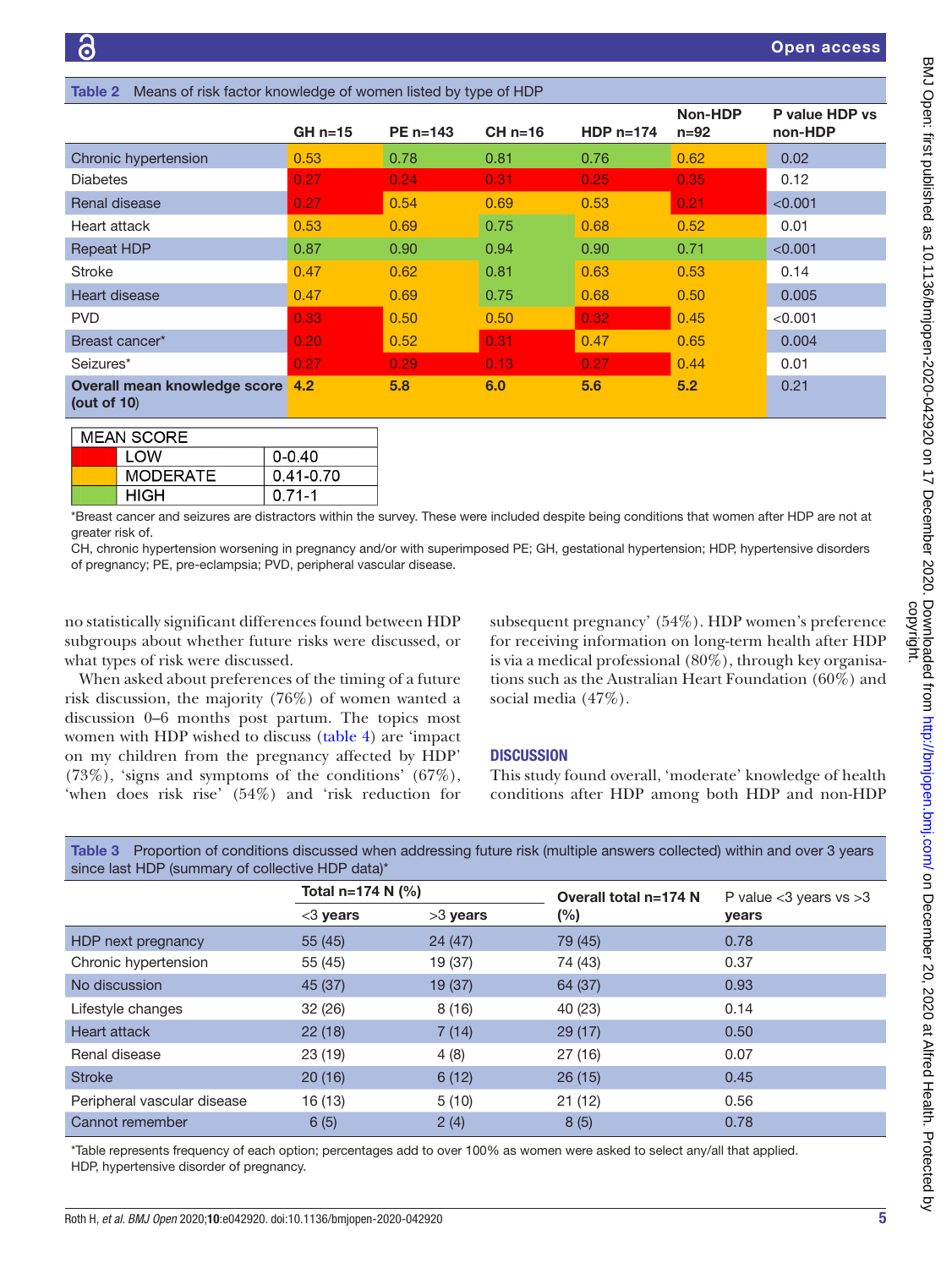<span id="page-5-0"></span>Table 4 HDP women's preferences for content and distribution of information/education on future risk after HDP (multiple answers collected) in order of preference

|                                                              | <b>GH</b><br>$\frac{0}{0}$ | <b>PE</b><br>% | <b>CH</b><br>% | <b>Total HDP</b><br>N(% |
|--------------------------------------------------------------|----------------------------|----------------|----------------|-------------------------|
| <b>Total N</b>                                               | 15                         | 143            | 16             | 174                     |
| Preference of discussion topics*                             |                            |                |                |                         |
| Impact on my children from the pregnancy affected by HDP     | 73                         | 80             | 63             | 136 (73)                |
| Signs and Symptoms of the conditions                         | 80                         | 71             | 69             | 124 (67)                |
| Risk reduction for subsequent pregnancy                      | 40                         | 62             | 44             | 101(54)                 |
| When does the risk rise                                      | 40                         | 61             | 50             | 101 (54)                |
| <b>Statistics</b>                                            | 40                         | 60             | 38             | 98 (53)                 |
| Reducing risk behaviours (diet, exercise, smoking cessation) | 40                         | 56             | 31             | 91 (49)                 |
| Where to find information                                    | 40                         | 51             | 13             | 81 (44)                 |
| How to discuss the matter with my healthcare provider        | 27                         | 40             | 25             | 65 (35)                 |
| Preference of distribution*                                  |                            |                |                |                         |
| Medical professionals                                        | 73                         | 82             | 75             | 140 (80)                |
| Key organisations                                            | 53                         | 61             | 63             | 105(60)                 |
| Social media                                                 | 40                         | 51             | 19             | 82 (47)                 |
| Brochures/flyers                                             | 40                         | 45             | 31             | 75 (43)                 |
| Online videos                                                | 20                         | 24             | 25             | 42 (24)                 |
| Podcast/media                                                | 13                         | 23             | 25             | 39 (22)                 |

\*Table represents frequency of each option; percentages add to over 100% as women were asked to select any/all that applied. CH, chronic hypertension worsening in pregnancy and/or with superimposed PE; GH, gestational hypertension; HDP, hypertensive disorders of pregnancy; PE, pre-eclampsia.

women. Among women with a history of HDP, highest knowledge was identified with regards to future risk of hypertension and repeat HDP in subsequent pregnancies. Conversely, knowledge of future risk of diabetes was low, as was knowledge of the 'distractor' conditions among HDP women particularly. Diabetes as a future risk factor post-HDP has previously not been reported on in studies of women's knowledge, and our findings suggest this is an important knowledge gap to address.

Other novel aspects of our study are inclusion of women who had a history of GH as well as those with a history of PE, and assessing knowledge of non-HDP women's knowledge. Women after HDP had somewhat higher knowledge of most health risks than the non-HDP group, however non-HDP group also had better knowledge of some aspects such as timing of risk increase. However, both groups' knowledge of the early increase in risk was low, adding further concern and reason to address the knowledge gap. When looking at the proportion of participants scoring 'high', these were equal between the HDP (33%) and non-HDP groups (33%), while proportions scoring 'low' were similar enough (32% HDP vs 40% non-HDP) to not to show statistical significance. Our scoping review in  $2019^{16}$  identified that post-HDP, women have insufficient knowledge of their long-term risks. By including non-HDP women we wanted to explore whether knowledge was similar between the groups, which if so would suggest HDP women are not receiving tailored, targeted

information and/or any information received is not translated into knowledge of personal risk after HDP. Given women after HDP were not markedly more knowledgeable about their health risks than unaffected women, the research-to-practice translational gap is further highlighted and suggests women with a lived experience of HDP remain underinformed about their increased CVD risk.

A further important finding was that many HDP women were not made aware of future health risks, with 37% of HDP women reporting to have had 'no discussion' about their increased long-term risk. Women with more recent HDP were no more likely than women with HDP >3 years ago to report having risks discussed, which is concerning. This finding suggests risk discussions may not have improved in recent years despite updated guidelines emphasising long-term health, $2^3$  and that the extensive evidence regarding long-term implications for women after HDP continues to be lost in the translation of research to practice. We are exploring reasons for this (eg, lack of evidence base in guidelines, lack of provider knowledge of guidelines, siloed healthcare with insufficient handover from maternity care team to primary care) in our broader work.

Women's knowledge after GH has not been previously reported as far as we are aware even though GH has similar frequency and similar future CVD risk as  $PE.<sup>417</sup>$ Although only 9% of our sample were GH, this group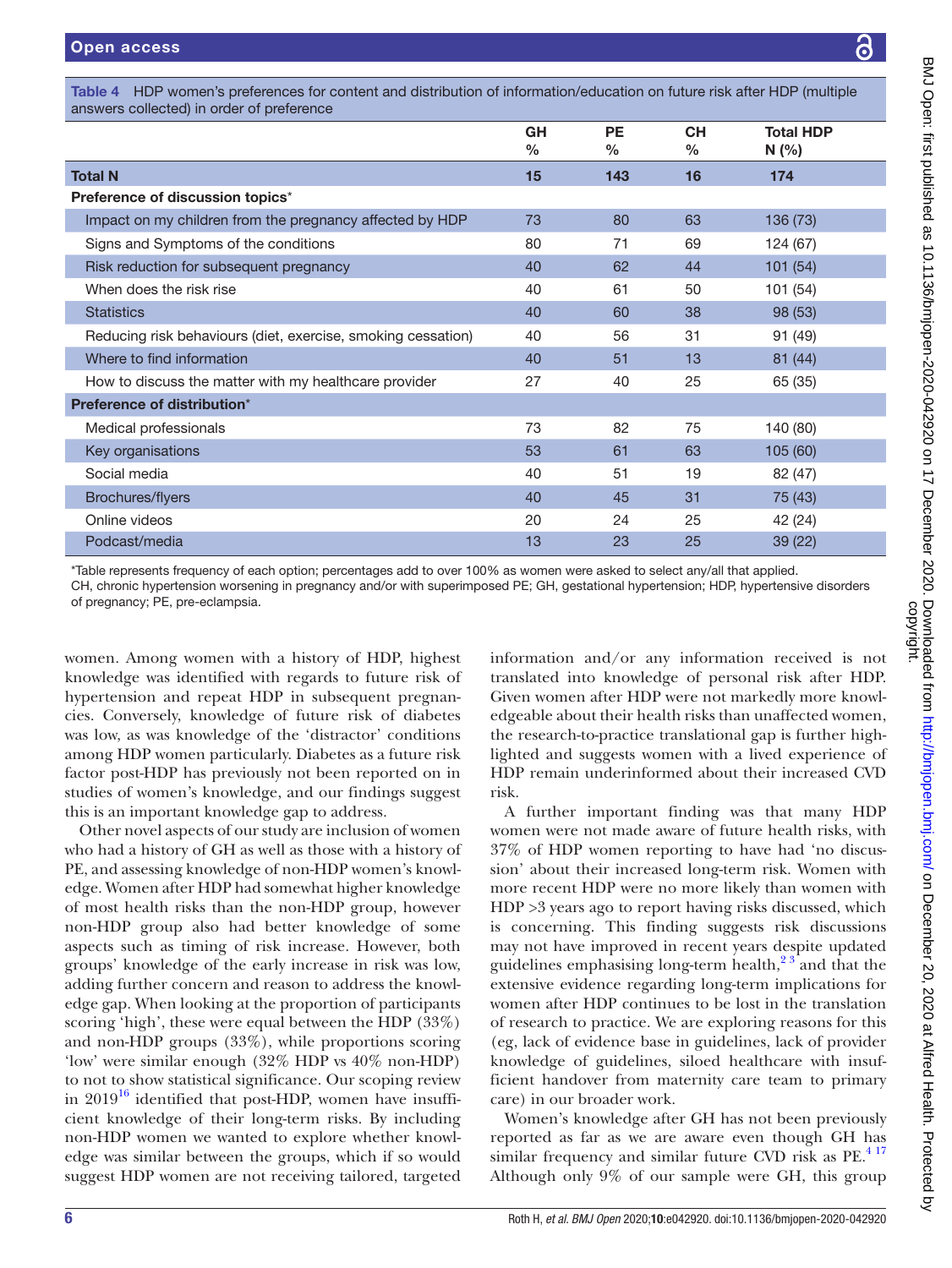had somewhat lower knowledge than the PE and CH groups regarding conditions after HDP (although mostly not reaching statistical significance). Over half reported receiving no discussion of health risks after GH. Despite the small number of women with a history of GH (n=15) contributing to the study, this suggests potential substantive knowledge gaps after GH to address in both women and HCP.

International studies exploring women's knowledge have predominantly reported limited or no knowledge about the link between HDP and  $CVD$ ,<sup>16</sup> though our study found overall, 'moderate' knowledge of health conditions after HDP. The two conditions associated with highest knowledge were repeat HDP and risk of future hypertension. Findings were similar in Traylor *et*   $a\ell s^{18}$  survey conducted in the USA, where 146 women post-HDP were included (PE n=76, PE with severe features n=41, CH=29). Future hypertension and repeat HDP were correctly identified by women as risk factors; however, this knowledge was mainly reflected in the group of women who had experienced PE with severe features. In the UK, Brown *et al*<sup>19</sup> (n=12 women attending postnatal follow-up clinic) also found that women are aware of repeat HDP risks; however, despite postnatal risk counselling, perception of hypertension and CVD risk was mainly associated with participants who had a family history of CVD. More recently in Australia, Hutchesson *et al*<sup>20</sup> surveyed 127 women with PE in the 2 years prior, finding very high knowledge about future hypertension risk (96%, higher than our post-PE findings) and most were aware of stroke (67%) and CVD (66%) risks (similar to our findings). Over a third of women after PE had 'no discussion' about future risk in our study. Hutchesson *et*   $a\ddot{\ell}^{0}$  reported over one third of their participants remained unaware of increased CVD risks, which is similar to our findings. Similarities may be explained by the fact that major source of PE participants for both, the Hutchesson *et al*<sup>20</sup> survey and ours was the patient support/advocacy group AAPEC. Recruitment from this advocacy group may also explain a higher post-PE knowledge than other studies have reported.

Our study findings resonate with those from similarly targeted women in Canada, Portugal, UK, the USA and a previous Australian study, all conducted between 2013 and  $2017<sup>16</sup>$  Therefore, from a global perspective, these findings reinforce a persistent and concerning, research to consumer gap. With international guidelines, including  $ISSHP<sup>2</sup>$  $ISSHP<sup>2</sup>$  $ISSHP<sup>2</sup>$  specifically targeted to assist HCPs providing care to women on an international scale to better manage and address health after HDP, this practice gap of knowledge transmission to women would be expected to narrow.

#### Education preferences

#### **Content**

Women mostly wanted educational materials to address HDP impact on their children, signs and symptoms of conditions they are at higher risk of, the timing of when their risks rise, and how to best reduce risk of recurrent

HDP. Similar preferences were expressed by the women included in Seely *et al*<sup>82</sup> focus group of 20 women after PE, with the key concern being the impact the PE pregnancy may have had on the health of their children. More recently, a UK-based study, $22$  involving women with a history of HDP and HCPs, identified research priorities regarding HDP. The top-ranking priority identified was the long-term physical and mental health consequences of HDP for the woman, baby and family. Other 'uncertainties' expressed by participants regarding their lived experience of HDP included topics such as diagnosis and management in pregnancy, prevention of future complications, short and long-term consequences of HDP for the woman and the baby, prevention of recurrent HDP as well as educational needs of HCPs and support for women and their families. Our study, with focus on women in Australia, suggests that similar uncertainties may benefit from being addressed, hence validating the importance of our findings.

#### Format of education and access

Our study identified that women mostly wanted to receive information about long-term health after HDP from medical professionals. Key organisations who are experts on the topic, via social media and through information brochures were other acceptable avenues of access to information. This is in contrast to Skurnik *et al*<sup>23</sup> focus group of 14 women after PE, whose preferences for educational materials about the link between CVD and PE were via pamphlets available in doctor's offices as well as via online communities and topical blogs. However, Hird *et al*<sup>824</sup> participants also expressed preference for HCP as their information source, including wanting HCP to guide them towards reliable online/external information sources rather than encounter irrelevant or potentially inaccurate information due to their self-initiated search. Hutchesson *et al*<sup>20</sup> report that high knowledge among participants was mainly due to the women's own research rather than receiving all possible, relevant information from their healthcare provider. Overall, existing studies including ours would suggest that although women are very open to the use of online sources or information packs, their HCP are seen as central to closing their knowledge gaps.

#### Time of risk discussion

An important element to consider when communicating about risk with women who have experienced GH or PE is the timing of these discussions, as situational factors of being a new mother may alter when women are most receptive to follow-up. In our study, three-quarters of the women preferred this to occur in the first 6 months after birth. As well as being their preference, this also aligns with the potential benefits of early intervention and would allow for addressing knowledge gaps found in this study around how soon the risk rises after HDP. Addressing future risk early but not immediately is also supported by Brown *et al*'s study of women after PE, where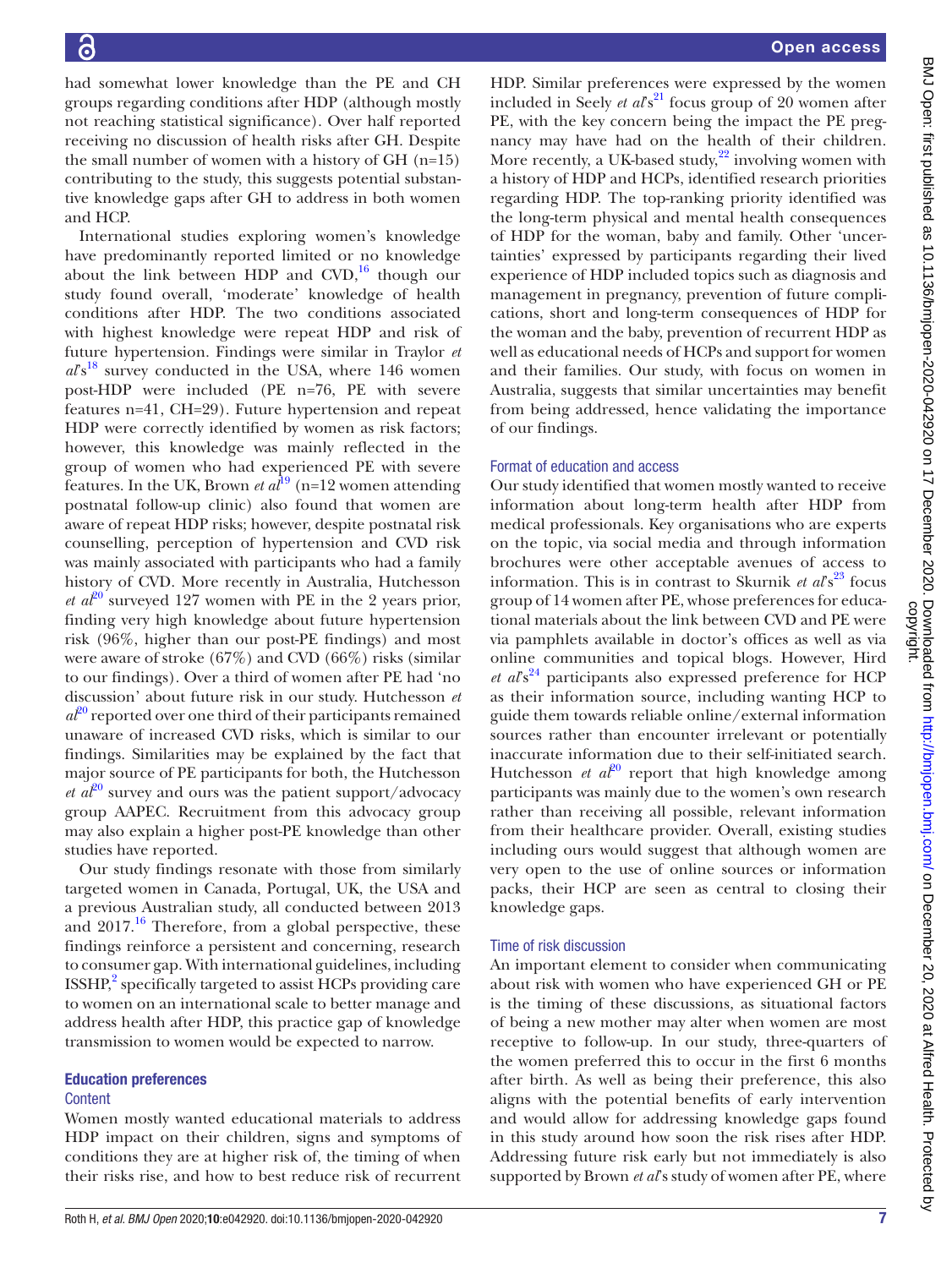participants suggested that 6 months post partum was the timeframe where they felt they had transitioned into a more comfortable stage of parenting and were able to focus more on themselves again.[19](#page-9-2)

#### Strengths and limitations

The survey was co-created via a formalised process of seeking input and feedback on the usability, language and content from women who have previously experienced HDP. Although face-validation is a subjective process, involving consumers with a history of HDP gives added value to the survey.

Our knowledge score is both a strength, as it allows for a summary of findings across all the conditions and risks, and a limitation, as assigning cut-points for knowledge ranking is an arbitrary designation. Having included the distractor conditions (breast cancer and seizures) may also have altered the overall score. While women are more likely to experience seizures during a pregnancy complicated by HDP compared with non-HDP women, the long-term risk of seizures is similar for both groups. Similarly, the association of HDP and future increased risk of cancer (including breast cancer) has been examined in a systematic review and meta-analysis, however proven not to be associated with increased future risks after HDP.<sup>[25](#page-9-8)</sup> Distractor inclusion may well have lowered overall knowledge score, for example, women believing that after HDP they are at more risk of ongoing seizures since this is a risk during PE-affected pregnancy. However, we believe inclusion of distractors and assessment of women's response to them is valid, as it is important for women to not incorrectly believe they are at increased risk of more conditions than they are, as well as having knowledge of their increased cardiovascular risk. The addition of women with a history of GH as well as women without any history of HDP, is also a strength to add broader perspective on this topic.

Limitations include demographic make-up of respondents, with HDP participants predominantly English speaking and Caucasian (95%) despite the survey being available in Arabic and Mandarin as well as English. The non-HDP group (20% Asian background) had similar background demographics of Australian reproductiveaged women, $26$  and as HDP is more prevalent among the Caucasian population, $27$  the sample in the context of ethnic background actually is proportionally likely close to representative of Australian HDP and non-HDP women. However, it would have been preferable to also gain insight from more culturally and linguistically diverse groups in order to understand their knowledge base and address their needs within this context.

In the survey, women were asked to select their HDP history which was then used to group them for analysis. Women's diagnosis of HDP is by self-report is a limitation, as some bias may be introduced through inaccurate selfreport of diagnosis. The broad geographical range and anonymous nature of the survey precluded any verification of diagnosis. However, women were provided with

definitions of the various HDP conditions at the start of the survey to aid them in their self-report. Another limitation is where participants were recruited from, with close to half either drawn from the P4 study (an Australian post-HDP research study) or consumer group AAPEC. Therefore, there may be knowledge bias in the sample (ie, a more knowledgeable group of participants than the overall HDP or non-HDP population). The women's level of active engagement in pursuing further information on their long-term risks as well as their level of motivation to participate in this study, further contributes to knowledge bias. The number of respondents in all included HDP subgroups are a small proportion of the total number of women experiencing HDP, which suggests volunteer bias and this affects generalisability. However, non-representative, specialised samples of women can be noted within most research addressing women's knowledge on long-term health after HDP. [16](#page-9-0) As even this group with potentially greater baseline knowledge had substantive knowledge gaps, our study highlights the need for interventions to improve knowledge of health after HDP.

# Implications

Close to two decades worth of data have been collected<sup>8</sup> since research on the link between HDP and increased CVD risk emerged in the early 2000s, with the first systematic review published in  $2007<sup>25</sup>$  It could be expected that this knowledge, by now, would have been translated into practice and shared with HDP women, however our findings suggest that this is still not the case. This study is valuable from the public health perspective, given the wider context of prevalence and importance of CVD in women. Findings from this study and the broader study it is embedded in, will contribute towards the development, application and evaluation of educational materials for women and HCP. These future projects will address persistent knowledge-to-practice-gaps regarding improving women's cardiovascular health after HDP. Given the prevalence and impact of both HDP and CVD, this is valuable for women's health, and public health more broadly.

Guidelines such as  $ISSHP<sup>2</sup>$  $ISSHP<sup>2</sup>$  $ISSHP<sup>2</sup>$  and  $SOMANZ<sup>3</sup>$  $SOMANZ<sup>3</sup>$  $SOMANZ<sup>3</sup>$  suggest regular follow-up after HDP as well as counselling women with regards to their individual long-term CVD risk. Although available to the public, these are not designed for women. Compiling suitable information for women would be an important step towards closing the knowledge gap. It is important to establish preferred content, presentation and timing of education for post-HDP health for women as we have in this study, to maximise the chance that women will engage with and benefit from education.

# **CONCLUSION**

This Australian survey of women's knowledge of risks after HDP, found varying knowledge from the targeted groups. Despite 'high' knowledge being demonstrated regarding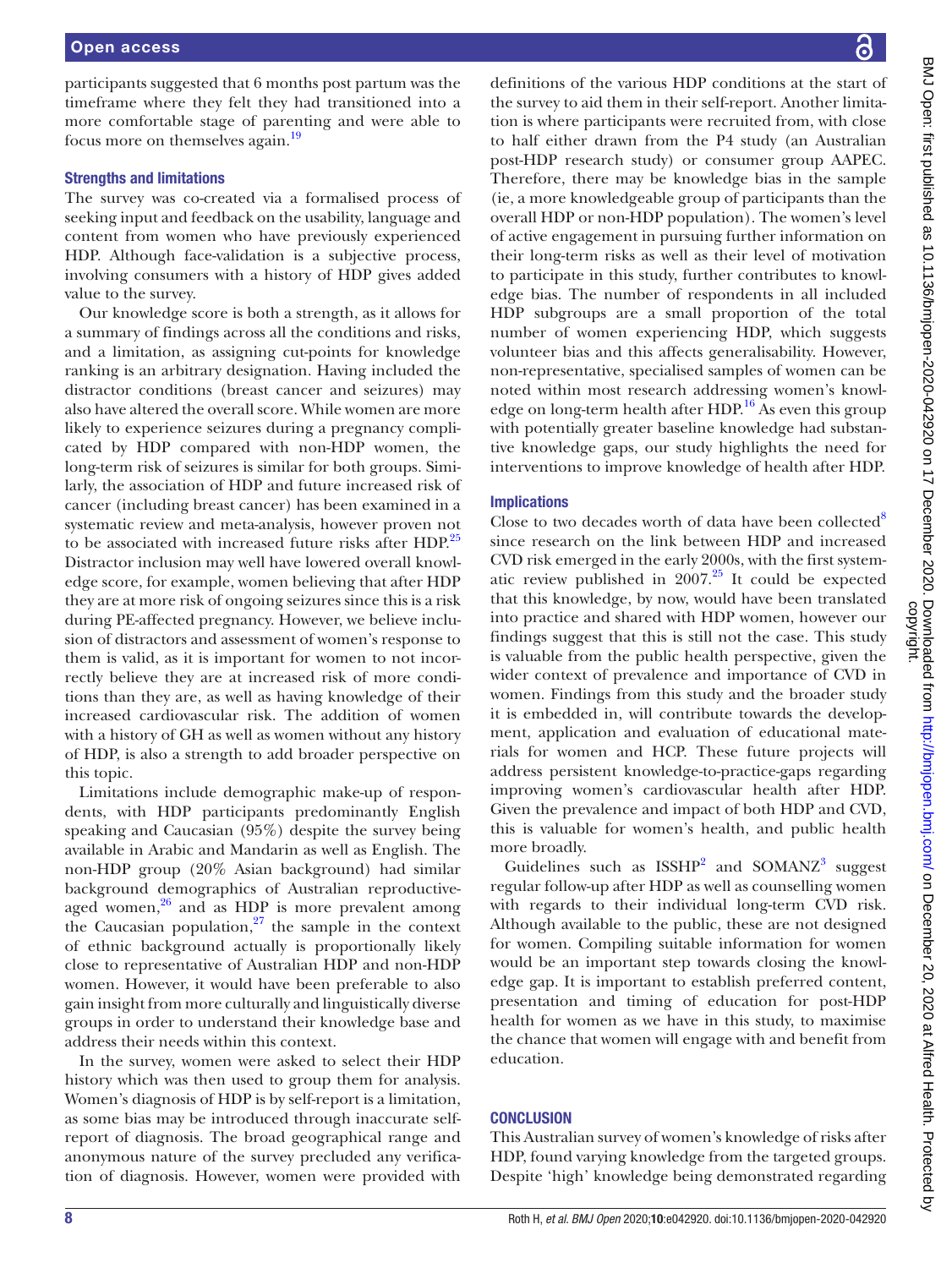# 6

some risks, overall significant knowledge gaps were identified for certain conditions, particularly diabetes, and for knowledge about the relatively early timing of when health risks increase after HDP. Identifying these gaps are important in planning tailored education for women, and to improve early intervention for modifiable CVD risks in women after HDP. Addressing these women's preferences for content and to have this delivered by their healthcare provider may further lead to enhanced counselling, management and improved women's health trajectories.

#### Author affiliations

<sup>1</sup> Faculty of Health, University of Technology Sydney, Sydney, New South Wales, Australia

<sup>2</sup>Maternal, Child and Adolescent Health, Burnet Institute, Melbourne, Victoria, Australia

<sup>3</sup>School of Women's and Children's Health, UNSW Medicine, University of New South Wales, Sydney, New South Wales, Australia

4 Women's and Children's Health, Saint George Hospital, Sydney, New South Wales, Australia

<sup>5</sup>Maternity Consumer, Saint George Hospital, Sydney, New South Wales, Australia <sup>6</sup>Renal Medicine, Saint George Hospital, Sydney, New South Wales, Australia <sup>7</sup>St George & Sutherland Clinical School, University of New South Wales, Sydney, New South Wales, Australia

<sup>8</sup>The George Institute, Sydney, New South Wales, Australia

Twitter Caroline S E Homer [@CarolineHomer](https://twitter.com/CarolineHomer) and Amanda Henry [@amanda\\_henry\\_](https://twitter.com/amanda_henry_AK) [AK](https://twitter.com/amanda_henry_AK)

Acknowledgements We thank all women who took the time to respond to the survey. We also thank the organisations and their social media networks who assisted with the distribution of the survey: the postpartum physiology, psychology and paediatric follow up study (P4 study) research team, Australian Action on Preeclampsia, maternity consumer groups, Lisa Hanley who is our volunteer consumer representative and the various shares by consumers via social media (Facebook and Twitter) including multicultural networks.

Contributors HR, AH and CSEH contributed to the conception and design of the study as well as the distribution of the survey and writing of the manuscript. HR led the analysis of the survey data, drafting and designed the tables, figures and appendixes and wrote the first draft. GL was a medical Honours student assisting with presurvey interviews as well as initial data analysis. LMR assisted in the survey development, supported the distribution, the interpretation of the findings and the discussion. MB contributed to the design of the survey and supported the interpretation of the findings and the discussion. As a maternity consumer, LH has assisted with the survey design and ensured appropriate use of language and content as well as supported the distribution. All authors contributed to drafts and revising of the paper and all approved the final version.

Funding AH is supported by a National Health and Medical Research Council (Australia) Early Career Fellowship (APP 1141570). CSEH is supported by a NHMRC Principal Research Fellowship (APP1137745). HR is supported by an Australian Government Research Training Programme Stipend (RTPS) UTS and RTP Fees Offset (RTPFO) Scholarship: the stipend is a 'salary' to support HR in completing her PhD full time. The scholarship supports her enrolment fees for the PhD.

Competing interests The article is the authors' original work, has not received prior publication and is not under consideration for publication elsewhere. All the authors have seen and approved the manuscript being submitted. The manuscript is an honest, accurate and transparent account of the study being reported, no important aspects of the study have been omitted. We have read and understood *BMJ* policy on declaration of interests and declare that we have no competing interests. This manuscript presents partial results from HR's PhD research. The project is supervised by CSEH and AH.

Patient consent for publication Not required.

Ethics approval Ethical approval has been provided by South-Eastern Sydney Local Health District Human Research Ethics Committee (HREC 18/POWH/326, REGIS 2019/PID05668). The ratification for the University of Technology Sydney has also been obtained under ETH18-3061.

Provenance and peer review Not commissioned; externally peer reviewed.

#### Data availability statement Data are available upon reasonable request.

Supplemental material This content has been supplied by the author(s). It has not been vetted by BMJ Publishing Group Limited (BMJ) and may not have been peer-reviewed. Any opinions or recommendations discussed are solely those of the author(s) and are not endorsed by BMJ. BMJ disclaims all liability and responsibility arising from any reliance placed on the content. Where the content includes any translated material, BMJ does not warrant the accuracy and reliability of the translations (including but not limited to local regulations, clinical guidelines, terminology, drug names and drug dosages), and is not responsible for any error and/or omissions arising from translation and adaptation or otherwise.

Open access This is an open access article distributed in accordance with the Creative Commons Attribution Non Commercial (CC BY-NC 4.0) license, which permits others to distribute, remix, adapt, build upon this work non-commercially, and license their derivative works on different terms, provided the original work is properly cited, appropriate credit is given, any changes made indicated, and the use is non-commercial. See: [http://creativecommons.org/licenses/by-nc/4.0/.](http://creativecommons.org/licenses/by-nc/4.0/)

Author note This manuscript presents partial results from Heike Roth's PhD research. The project is supervised by CSEH and AH.

#### ORCID iDs

Heike Roth <http://orcid.org/0000-0002-8752-4995> Caroline S E Homer <http://orcid.org/0000-0002-7454-3011>

# **REFERENCES**

- <span id="page-8-0"></span>1 Duley L. The global impact of pre-eclampsia and eclampsia. *[Semin](http://dx.doi.org/10.1053/j.semperi.2009.02.010)  [Perinatol](http://dx.doi.org/10.1053/j.semperi.2009.02.010)* 2009;33:130–7.
- <span id="page-8-1"></span>2 Brown MA, Magee LA, Kenny LC, *et al*. Hypertensive disorders of pregnancy: ISSHP classification, diagnosis, and management recommendations for international practice. *[Hypertension](http://dx.doi.org/10.1161/HYPERTENSIONAHA.117.10803)* 2018;72:24–43.
- <span id="page-8-8"></span>3 Lowe SA, Bowyer L, Lust K, *et al*. SOMANZ guidelines for the management of hypertensive disorders of pregnancy 2014. *[Aust N Z](http://dx.doi.org/10.1111/ajo.12399)  [J Obstet Gynaecol](http://dx.doi.org/10.1111/ajo.12399)* 2015;55:e1–29.
- <span id="page-8-2"></span>4 Theilen LH, Fraser A, Hollingshaus MS, *et al*. All-Cause and causespecific mortality after hypertensive disease of pregnancy. *[Obstet](http://dx.doi.org/10.1097/AOG.0000000000001534)  [Gynecol](http://dx.doi.org/10.1097/AOG.0000000000001534)* 2016;128:238–44.
- 5 Riise HKR, Sulo G, Tell GS, *et al*. Association Between Gestational Hypertension and Risk of Cardiovascular Disease Among 617 589 Norwegian Women. *[J Am Heart Assoc](http://dx.doi.org/10.1161/JAHA.117.008337)* 2018;7. doi:10.1161/ JAHA.117.008337
- <span id="page-8-3"></span>6 Roth GA, Abate D, Abate KH, *et al*. Global, regional, and national age-sex-specific mortality for 282 causes of death in 195 countries and territories, 1980–2017: a systematic analysis for the global burden of disease study 2017. *[Lancet](http://dx.doi.org/10.1016/S0140-6736(18)32203-7)* 2018;392:1736–88.
- <span id="page-8-4"></span>7 McDonald SD, Malinowski A, Zhou Q, *et al*. Cardiovascular sequelae of preeclampsia/eclampsia: a systematic review and meta-analyses. *[Am Heart J](http://dx.doi.org/10.1016/j.ahj.2008.06.042)* 2008;156:918–30.
- <span id="page-8-7"></span>8 Brown MC, Best KE, Pearce MS, *et al*. Cardiovascular disease risk in women with pre-eclampsia: systematic review and meta-analysis. *[Eur J Epidemiol](http://dx.doi.org/10.1007/s10654-013-9762-6)* 2013;28:1–19.
- 9 Egeland GM, Skurtveit S, Staff AC, *et al*. Pregnancy‐Related Risk Factors Are Associated With a Significant Burden of Treated Hypertension Within 10 Years of Delivery: Findings From a Population‐Based Norwegian Cohort. *[J Am Heart Assoc](http://dx.doi.org/10.1161/JAHA.117.008318)* 2018;7. doi:10.1161/JAHA.117.008318
- 10 Arnott C, Nelson M, Alfaro Ramirez M, *et al*. Maternal cardiovascular risk after hypertensive disorder of pregnancy. *[Heart](http://dx.doi.org/10.1136/heartjnl-2020-316541)* 2020;106:1927–33.
- <span id="page-8-5"></span>11 Pace R, Brazeau A-S, Meltzer S, *et al*. Conjoint associations of gestational diabetes and hypertension with diabetes, hypertension, and cardiovascular disease in parents: a retrospective cohort study. *[Am J Epidemiol](http://dx.doi.org/10.1093/aje/kwx263)* 2017;186:1115–24.
- 12 Khashan AS, Evans M, Kublickas M, *et al*. Preeclampsia and risk of end stage kidney disease: a Swedish nationwide cohort study. *[PLoS](http://dx.doi.org/10.1371/journal.pmed.1002875)  [Med](http://dx.doi.org/10.1371/journal.pmed.1002875)* 2019;16:e1002875.
- 13 Barrett PM, McCarthy FP, Evans M, *et al*. Hypertensive disorders of pregnancy and the risk of chronic kidney disease: A Swedish registry-based cohort study. *[PLoS Med](http://dx.doi.org/10.1371/journal.pmed.1003255)* 2020;17:e1003255.
- 14 Timpka S, Markovitz A, Schyman T, *et al*. Midlife development of type 2 diabetes and hypertension in women by history of hypertensive disorders of pregnancy. *[Cardiovasc Diabetol](http://dx.doi.org/10.1186/s12933-018-0764-2)* 2018;17:124.
- <span id="page-8-6"></span>15 Davis GK, Roberts L, Henry A, *et al*. Postpartum physiology, psychology and paediatric study – P4 study: long term consequences for mother and child. *Pregnancy Hypertension:*